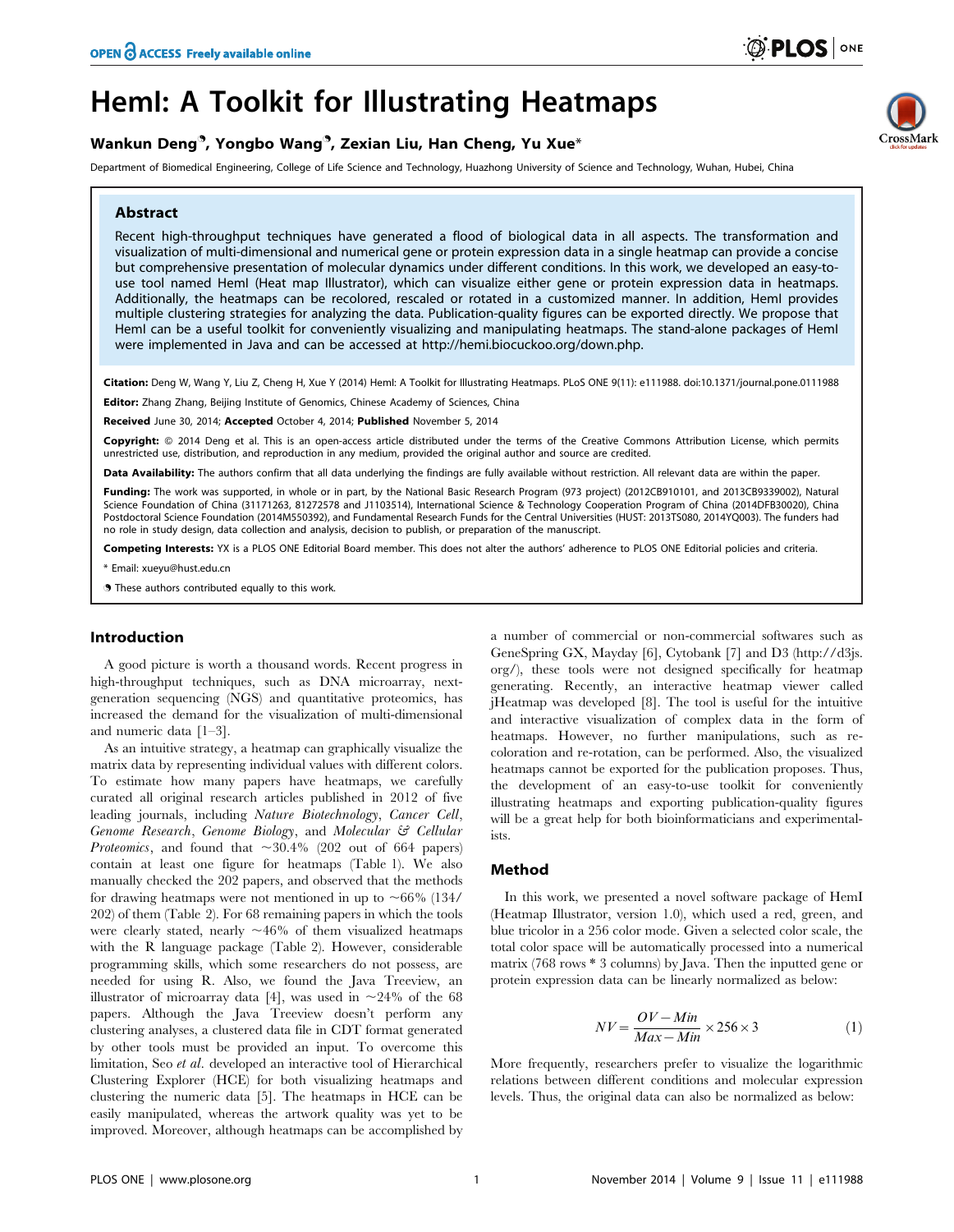## Table 1. Using frequency of heatmap.

| Journal                         | Num. of papers | Num. of heatmaps <sup>a</sup> | Per. <sup>b</sup> |
|---------------------------------|----------------|-------------------------------|-------------------|
| Nature Biotechnology            | 81             | 19                            | 23.46%            |
| Cancer Cell                     | 106            | 40                            | 37.74%            |
| Genome Research                 | 144            | 58                            | 40.28%            |
| Genome Biology                  | 92             | 26                            | 28.26%            |
| Molecular & Cellular Proteomics | 241            | 59                            | 24.48%            |

To estimate how many papers contain heatmaps, we went through all original research papers (excluding reviews and other articles) published in 2012 of five leading journals as below.

<sup>a</sup>Num. of Heatmaps, the number of papers containing with at least one heatmap figure;

<sup>b</sup>Per., the percentiles.

doi:10.1371/journal.pone.0111988.t001

$$
NV = \frac{\log_a (OV) - \log_a (Min)}{\log_a (Max) - \log_a (Min)} \times 256 \times 3
$$
 (2)

While

- $\bullet$   $NV =$  normalized value
- $\bullet$  *OV* = original value
- $\bullet$  Max = the maximum of all OVs
- $\bullet$  Min = the minimum of all OVs
- $\bullet$   $a = 2$  (default), and can also be use-defined as 10 or e

In both equations, the Max cannot be equal to Min, and both  $OV$  and  $Min$  values must be greater than 0 in Eq. 2. The calculated NVs were then mapped to the color matrix, while the tricolor values of the nearest number of rows were visualized.

For further analysis of the data in heatmaps, several clustering approaches such as the hierarchical and k-means clustering algorithms, were also integrated. To calculate the distance, three types of linkage criteria (Table 3) and seven kinds of metrics (Table 4) were adopted for the two algorithms, respectively.

HemI 1.0 was written in Java 1.6 (J2SE 6.0) and packaged with Install4j 4.0.8. We developed six packages to support three major  $\times86/\times64$  operating systems (OSs), including Windows, Unix/ Linux, and Mac. The stability and applicability of HemI was rigorously tested under Windows XP/7, Ubuntu, and Apple Mac OS X 10.5 (Leopard).

#### Usage

Heml was developed in an easy-to-use mode. Here, we took data from a previously published study [9] as a demo to describe the usage of HemI. Androgen receptor (AR), a hormone-activated

Table 2. The summarization of the methods for illustrating heatmaps among the 202 papers published in 2012 on five leading journals.

| Tools <sup>a</sup>          | Num. <sup>b</sup> | Web link $^c$                                          |
|-----------------------------|-------------------|--------------------------------------------------------|
| l R                         | 31                | http://www.r-project.org/                              |
| Java Treeview               | 16                | http://jtreeview.sourceforge.net/                      |
| <b>MATLAB</b>               |                   | http://www.mathworks.cn/products/matlab/               |
| <b>SPSS</b>                 | 4                 | http://www-01.ibm.com/software/analytics/spss/         |
| GeneSpring                  | $\overline{2}$    | http://genespring-support.com/                         |
| MultiExperiment Viewer      |                   | http://www.tm4.org/mev.html                            |
| Cytobank                    |                   | https://www.cytobank.org/                              |
| Heatmap Builder             |                   | http://ashleylab.stanford.edu/tools/tools-scripts.html |
| Integrative Genomics Viewer |                   | http://www.broadinstitute.org/igv/                     |
| Matrix2png                  |                   | http://www.chibi.ubc.ca/matrix2png/                    |
| Mayday                      |                   | http://microarray-analysis.org                         |
| Processing                  |                   | http://processing.org/                                 |
| $N/A^d$                     | 134               | N/A                                                    |
| Total                       | 202               |                                                        |

<sup>a</sup>Tools, the name of used tools;

<sup>b</sup>Num., the number of papers that used the tool;

Web link, the website of the tool;

<sup>d</sup>N/A, not mentioned in the corresponding papers.

doi:10.1371/journal.pone.0111988.t002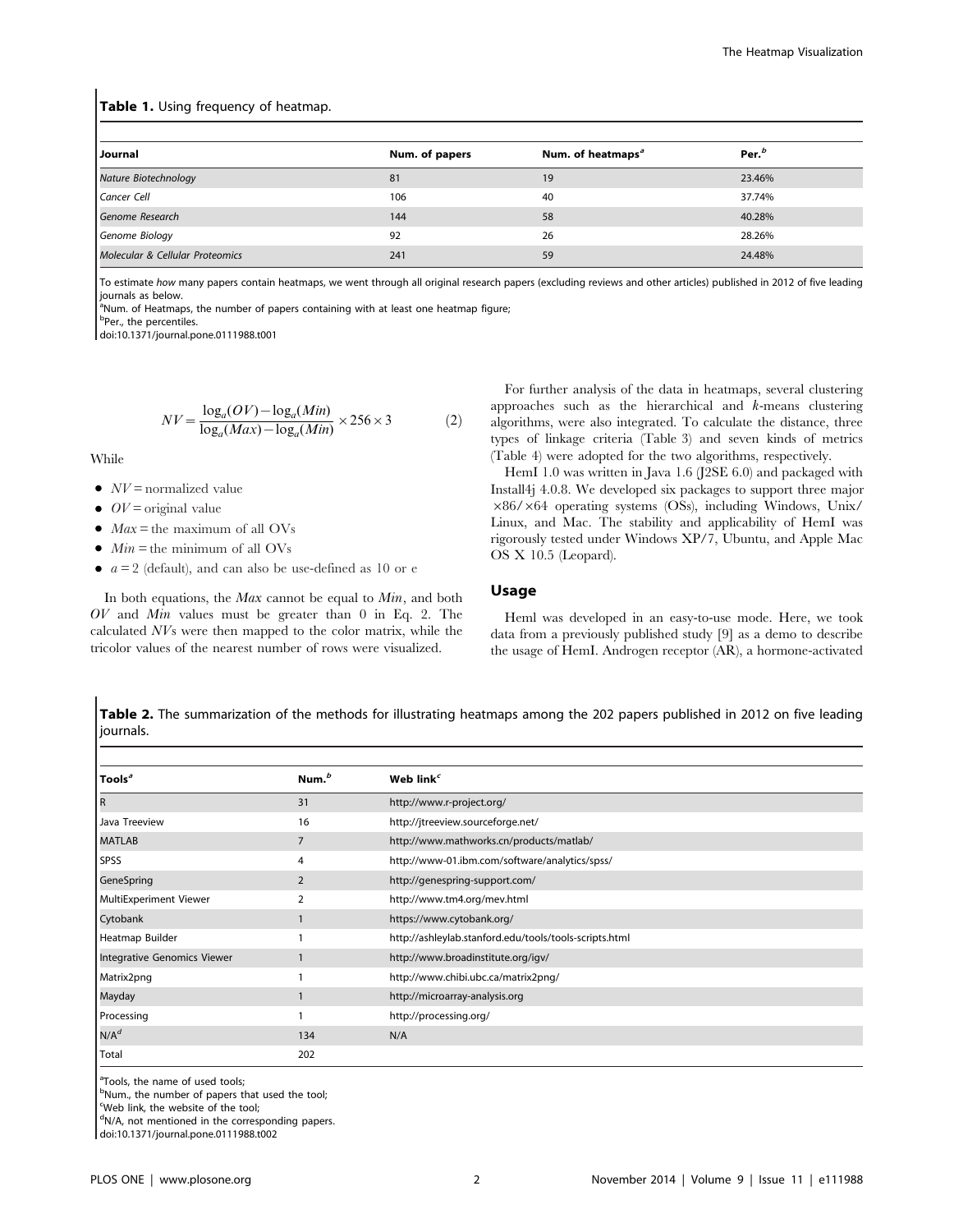Table 3. Three mostly used linkage criteria for the hierarchical clustering.

| <b>Linkage criterion</b>                | <b>Equation</b>                                     |
|-----------------------------------------|-----------------------------------------------------|
| Average linkage clustering<br>(default) | $\frac{1}{ A - B }\sum_{a\in A}\sum_{b\in B}d(a,b)$ |
| Minimum linkage clustering              | $min{d(a,b) : a \in A, b \in B}$                    |
| Maximum linkage clustering              | $max \{d(a,b) : a \in A, b \in B\}$                 |

To calculate the pairwise distances for the hierarchical clustering, three commonly used linkage criteria were taken from the Wikipedia ([http://en.wikipedia.org/wiki/](http://en.wikipedia.org/wiki/Hierarchical_clustering) [Hierarchical\\_clustering\)](http://en.wikipedia.org/wiki/Hierarchical_clustering).

doi:10.1371/journal.pone.0111988.t003

transcription factor, regulates prostate development, function and malignant transformation as an essential transcriptional repressor [9]. To characterize potentially AR-regulated genes, LNCaP prostate cancer cells were first hormone-starved for 3 days. Then, the gene expression levels were profiled after 3, 6, 12, 24 and 48 hours of androgen treatment [9]. Totally, Zhao et al. identified 428 androgen-repressed genes [9], and the corresponding data set was used as an example for HemI.

First, the numerical data in one of the three file formats, including Microsoft Excel spreadsheet (.xls), Tab Separated Value (TSV) or Comma Separated Value (CSV) can be loaded through clicking on the ''LOAD'' button of the main interface. Then, users can select the numerical data area for visualizing a heatmap with mouse-dragging or holding-SHIFT-then-click manipulations. The titles for X-axis and Y-axis can be specified by inputting number of row and column in the data sheet (Figure 1A). For convenience, an ''Auto Fill'' button was provided, while the first column and row were regarded as the titles of Y-axis and X-axis, respectively. A heatmap will be automatically generated after clicking on the finish button.

The generated heatmap can be easily manipulated in a customized manner. For example, the width and height of the artwork can be adjusted, whereas the blank space out of the heatmap can also be changed (Figure 1B). The picture can be recolored, re-rotated, and the X-axis and Y-axis can be interchanged (Figure 1B). Moreover, the corresponding data can be clustered for either or both of  $X$ -axis and  $Y$ -axis by clicking on the clustering options of main panel (Figure 1C). After all configurations are

finalized, the new heatmap can be updated and displayed by clicking on the ''REFRESH'' button.

To obtain publication-quality figures, users can export heatmaps by right-clicking on the canvas and choosing the export option. Users can select different resolutions for outputting figures, such as 72 dpi, 300 dpi and 600 dpi (Figure 1D). Two picture formats, including.png and.tiff, were also provided to satisfy the different requirements. The whole procedure was carefully implemented into a video with  $\sim$ 4 minutes on our website [\(http://hemi.biocuckoo.org/faq.php](http://hemi.biocuckoo.org/faq.php)).

#### **Discussion**

The heatmap of potentially AR-regulated genes [9] was reillustrated by HemI (Figure 2A). Also, poly-ADP-ribose polymerase (PARP) family proteins are involved in a variety of cellular pathways such as DNA repair and cell death, and regarded as a class of important drug targets in cancer therapeutics [10]. As a sub-family of PARP, tankyrases also play an essential role in telomere length regulation [10]. Recently, a differential scanning fluorimetry (DSF) approach was adopted for rapid profiling of 185 known and potential PARP chemical compounds for their binding ability to 13 PRAP family proteins including two tankyrases, TNSK1 and TNSK2 [10]. We redrew the heatmap of thermal shifts measured by DSF for all 185 inhibitors against 13 PARP members (Figure 2B). Our results are consistent with the previous analysis, which demonstrated that most of inhibitors lack specificity and mainly target PARP1-4 as primary hits, while

| Distance                   | <b>Equation</b>                                                                                                          |
|----------------------------|--------------------------------------------------------------------------------------------------------------------------|
| Euclidean distance         | $  a-b  _2 = \sum \sqrt{(a_i-b_i)^2}$                                                                                    |
| Squared Euclidean distance | $  a-b  _2 = \sum (a_i - b_i)^2$                                                                                         |
| Manhattan distance         | $  a-b  _1 = \sum_i  a_i - b_i $                                                                                         |
| Maximum distance           | $  a-b  _{\infty} = \max_{i}  a_i - b_i $                                                                                |
| Pearson distance (default) | $1 - \frac{n \sum x_i y_i - \sum x_i \sum y_i}{\sqrt{n \sum x_i^2 - (\sum x_i)^2} - \sqrt{n \sum y_i^2 - (\sum y_i)^2}}$ |
| Spearman distance          | $1-\frac{6\sum d_i^2}{n(n^2-1)}$                                                                                         |
| Kendall's tau distance     | 1 — <i>number</i> of disorderdant pairs $n(n-1)$                                                                         |

#### Table 4. Seven distances for the clustering

To calculate the distances for the hierarchical and k-means clustering approaches, up to 7 mostly used distances were adopted. doi:10.1371/journal.pone.0111988.t004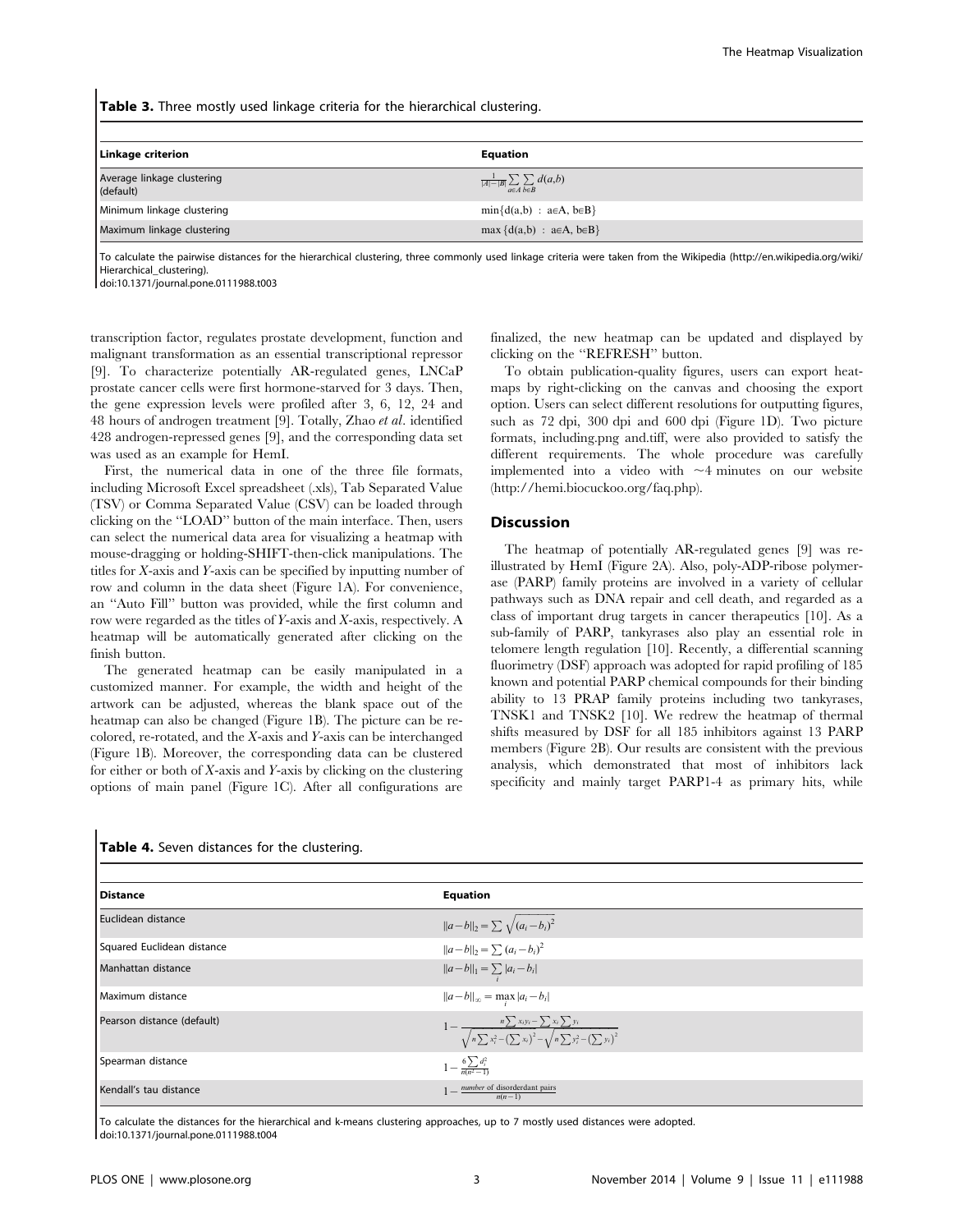

Figure 1. Usage of HemI 1.0. (A) The numerical data in one of three file formats can be directly loaded, whereas the data area can be selected by dragging or holding-SHIFT-then-click manipulations. Titles for X-axis or Y-axis can also be specified; (B) Multiple options for manipulating the heatmp; (C) The numeric data can be clustered for either or both of X-axis and Y-axis; (D) Publication-quality figures can be exported, and two figure formats were supported. doi:10.1371/journal.pone.0111988.g001



Figure 2. Illustrating heatmaps by HemI 1.0. (A) Thermal shifts, which indicate binding affinities of 185 compounds to 13 PARPs, were measured by DSF. A higher value represents a stronger binding affinity. (B) Totally, 428 androgen-repressed genes were identified from LNCaP cells, after the treatment of 1 nM synthetic androgen R1881 for 3, 6, 12, 24 and 48 hours. Values shown were normalized to 0 hour and log<sup>2</sup> transformed. doi:10.1371/journal.pone.0111988.g002